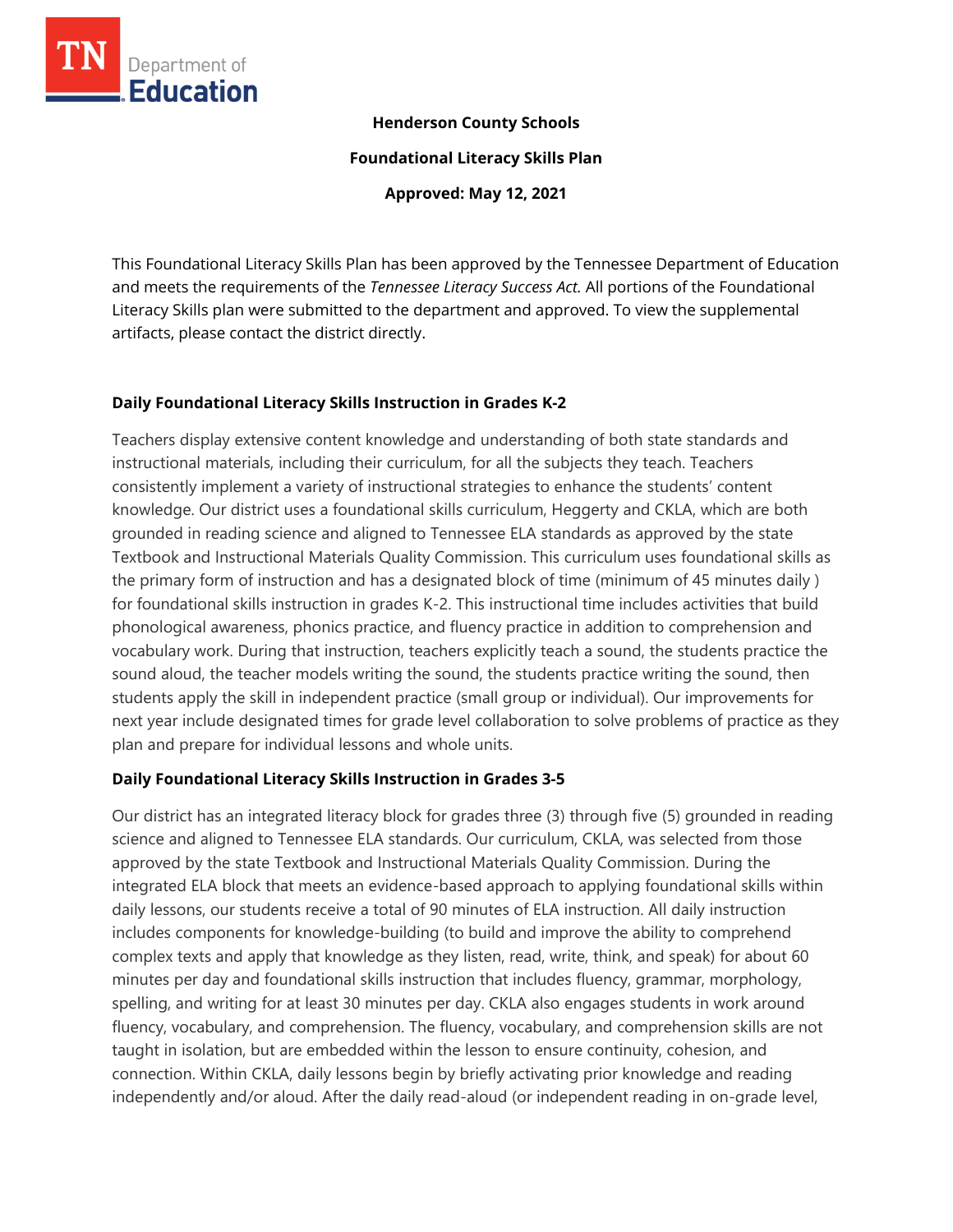Department of **Education** 

complex text), the students may summarize the content(through a think-pair-share model), unpacking the most essential vocabulary, responding to a series of scaffolded questions, and writing a response to an inferential question that requires students to use evidence from the text to support their answer. For example, in vocabulary lessons teachers provide explicit support for vocabulary needed to access the complex text. Students use their word knowledge as they engage in group discussion and writing activities. Therefore, foundational skills instruction is embedded in all aspects of this 90-minute block and is dedicated to developing students' holistic literacy approach to fluency, vocabulary, and comprehension coherently as recommended by research.

### **Approved Instructional Materials for Grades K-2**

Amplify - K-5 Core Knowledge Language Arts

# **Approved Instructional Materials for Grades 3-5**

Amplify - K-5 Core Knowledge Language Arts

### **Additional Information about Instructional Materials**

In addition to using Amplify-CKLA for grades K-5, the district uses Heggerty to support instruction in phonemic awareness in K-2.

# **Universal Reading Screener for Grades K-5. This screener complies with RTI<sup>2</sup>and Say Dyslexia requirements.**

In grades K-3, the universal screener (Aimsweb) is administered three times a year: at the beginning (fall), middle (winter), and end (spring) of the school year. The same or parallel screeners are used at each administration and those measures are always at the students' grade-placement level. In grades K-5, a record review may also provide important information such as grades, attendance, and behavioral concerns that may provide early warning signs for intervention. Additionally, during the first semester, all K-2 students are screened using the PASS (Phonological Awareness Skills Screener) and 3-5 students are screened using the PWRS (Phonics and Word Reading Survey) to make important determinations about dyslexia-specific accommodations and interventions.

#### **Intervention Structure and Supports**

In addition to Aimsweb for grades K-3, the Henderson County School District begins with Renaissance STAR reading tests in August for grades 4-5. "At-risk" students are those students who score at the 35th percentile or lower. Then using Aimsweb, these students are drilled down to determine specific skill deficits. Intervention groups are started right away using research based intervention tools (see attached approved list of interventions). Daily intervention (Tier II-30 minutes, Tier III-45 minutes) is provided to address specific skill gaps as indicated by student data. Students are progress monitored weekly or biweekly to monitor the effectiveness of the intervention as well as determine the student's rate of improvement. This is accomplished through progress monitoring probes that are aligned with the universal screener, Aimsweb. Data teams consisting of the academic coach, teachers, and principal meet every 4.5 weeks to analyze progress monitoring data and make instructional decisions. A change in intervention for students not showing adequate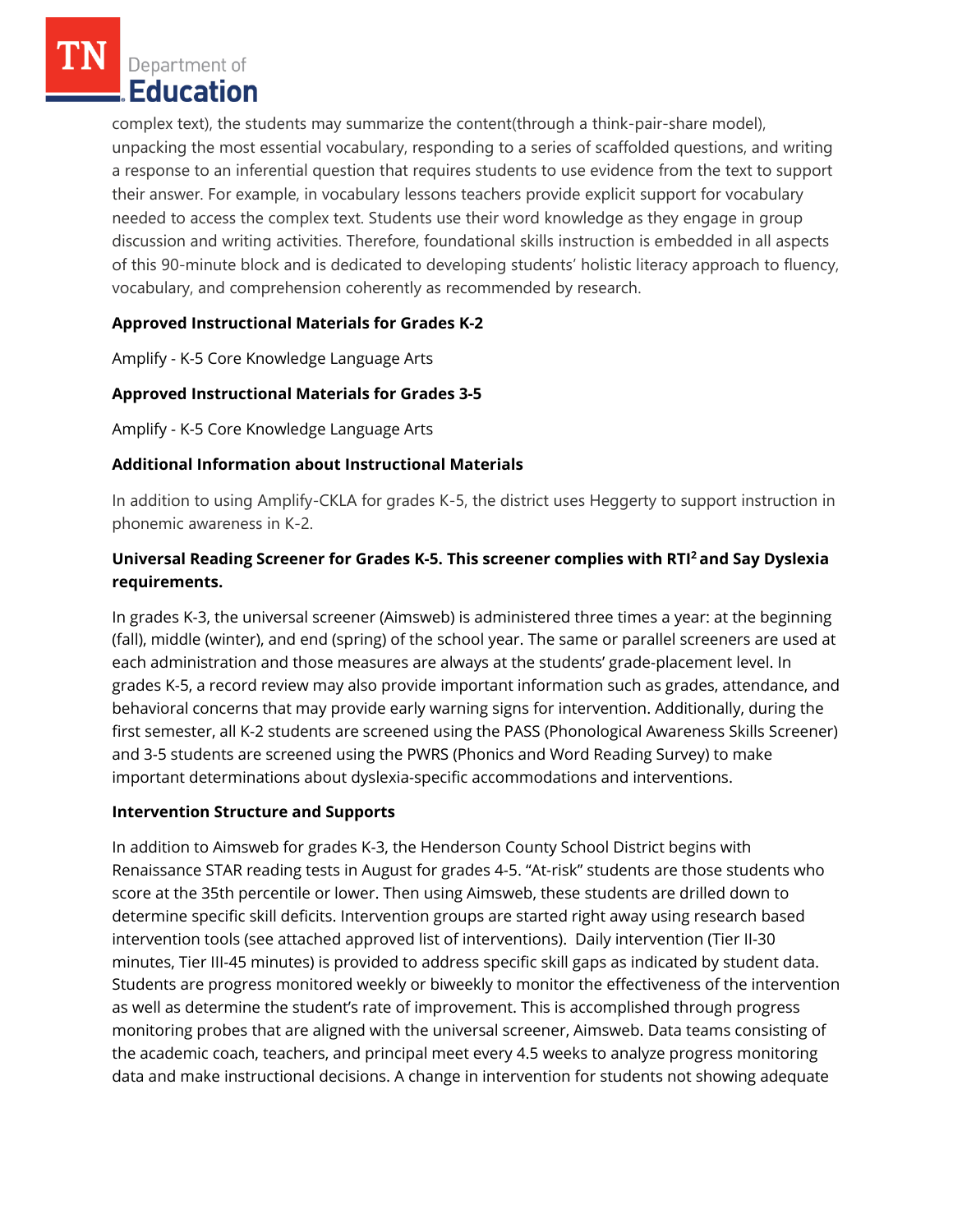Department of Education

progress may include: increasing frequency of intervention sessions, changing interventions, changing intervention providers, and/or changing time of day intervention is delivered.

Intervention schedules align with recommended instructional times for Tier II (30 minutes) and Tier III (45 minutes) that is outlined in the RTI2 manual (see attached intervention schedules). Interventionists provide specific support in early literacy and reading to help struggling students. In early literacy, this includes: auditory vocabulary, initial sounds, letter naming fluency, letter word sounds fluency, oral reading fluency, print concepts, phoneme segmentation, and word reading fluency. In reading, supports include oral reading fluency, silent reading fluency, reading comprehension, and vocabulary.

### **Parent Notification Plan/Home Literacy Reports**

Following the fall, winter, and spring universal screening of each student, the reading intervention teacher analyzes literacy report data for at-risk students and sends home a parent letter indicating student skill deficit(s), recommended intervention, and timelines for both progress monitoring and additional parent notification of student progress. (Parents are notified every 4.5 weeks of their child's progress during intervention). The K-3 parent letter explains the importance of third grade reading proficiency and its effect on learning across all content areas. Students' scores are communicated in parent-friendly language that provides a clear explanation of student skill gaps and the depth and extent of student needs. In addition to the parent letter, the reading interventionist may include the following Aimsweb reports to provide a clear explanation of student skill gaps and the depth and extent of student need: Individual Benchmark report: shows performance relative to norms (national and local), student's rate of improvement, student growth percentile, Lexile score Individual Monitoring report: shows the goal score, number of errors, weekly progress monitoring scores, projected trendline for meeting the performance goal by the goal date. Scores snapshot report: shows student performance at-a-glance by individual measure, provides a brief narrative description of performance, and includes a recommendation regarding the intensity of instructional need Attached to the parent letter and Aimsweb literacy reports is a list of no-cost resources and activities parents can use to support their child at home. This includes no prep and low prep activities as well as computer resources, such as videos and learning games, that promote reading and literacy. This will be linked on the school website as well.

# **Professional Development Plan**

All K-5 ELA teachers are participating in TN Early Reading Training series Week 1 and Week 2. Reading 360 Early Literacy Week 1 training will open April 2021. Week 1 modules include training in phonological awareness, phonemic awareness, phonics, fluency, and vocabulary. Teachers are required to demonstrate knowledge and competency through the completion of modules and an exit exam. Week 2 training, provided by trainers with a proven track record of supporting districts, is scheduled for June 21, 2021 and July 12, 2021. Week 2 will be deep dive into the above mentioned foundational literacy skills. All K‐5 teachers, Special Education teachers, principals, academic coaches, and central office administrators will attend the TN Early Reading trainings. CKLA professional development was provided for K‐5 teachers in the summer of 2020 with a follow up training in December 2020. Heggerty training was provided for K‐2 teachers in the summer of 2020. Both of